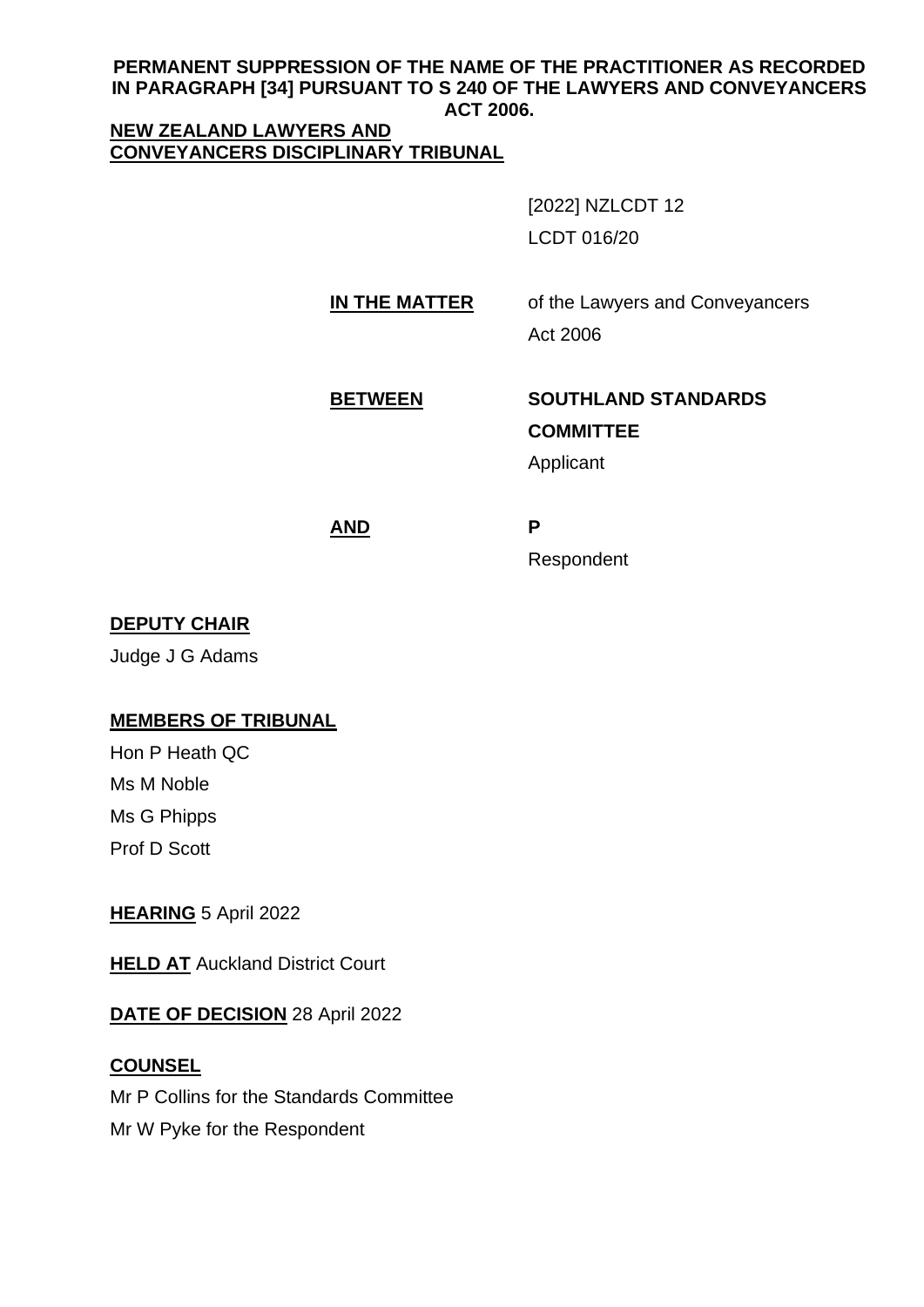## *Overview and outcome*

[1] Upon consideration of this file's substantial body of written material, we were unable to make out what the Standards Committee thought it saw. Instead of discovering a practitioner ("P") who failed to act in the best interests of clients or engaged in multiple professional failings, as put by the Standards Committee, we saw a conscientious, caring practitioner who provided valuable and valued services. We find that P did not take advantage of their vulnerabilities.

[2] The Standards Committee became interested in that part of P's practice dealing with elderly clients. A key purpose of the Lawyer's and Conveyancers Act 2006 (the Act) is to "protect the consumers of legal services and conveyancing services."<sup>1</sup> Among the elderly are some who have particular vulnerability. Some of P's clients were socially isolated.

[3] The final form of the particulars appears in Appendix 1 to this decision. Triggered by a complaint that was not upheld, the Standards Committee commenced an own motion investigation. An Investigator carried out a scrutiny of P's practice comprising 38 ledger reviews and 17 file reviews. P's conduct concerning five clients, the estate of one of them, and another estate, comprised the subject of the charges. The charges ranged from unsatisfactory conduct and breaches of the rules through to misconduct. P's response robustly disproved a number of the alleged particulars. Consequently, some charges were withdrawn including the entirety of those relating to an elderly client (F) whose transfer to a rest home had been managed by P. As late as the morning of the hearing, a further charge was withdrawn as the result of P producing documents from P's file that had been held by the Law Society.

[4] The Investigator's report focused on possible vulnerabilities. For example, the officer questioned the purchase of a frame for a favourite country scene print for F,

 $1$  Section 3(1)(a).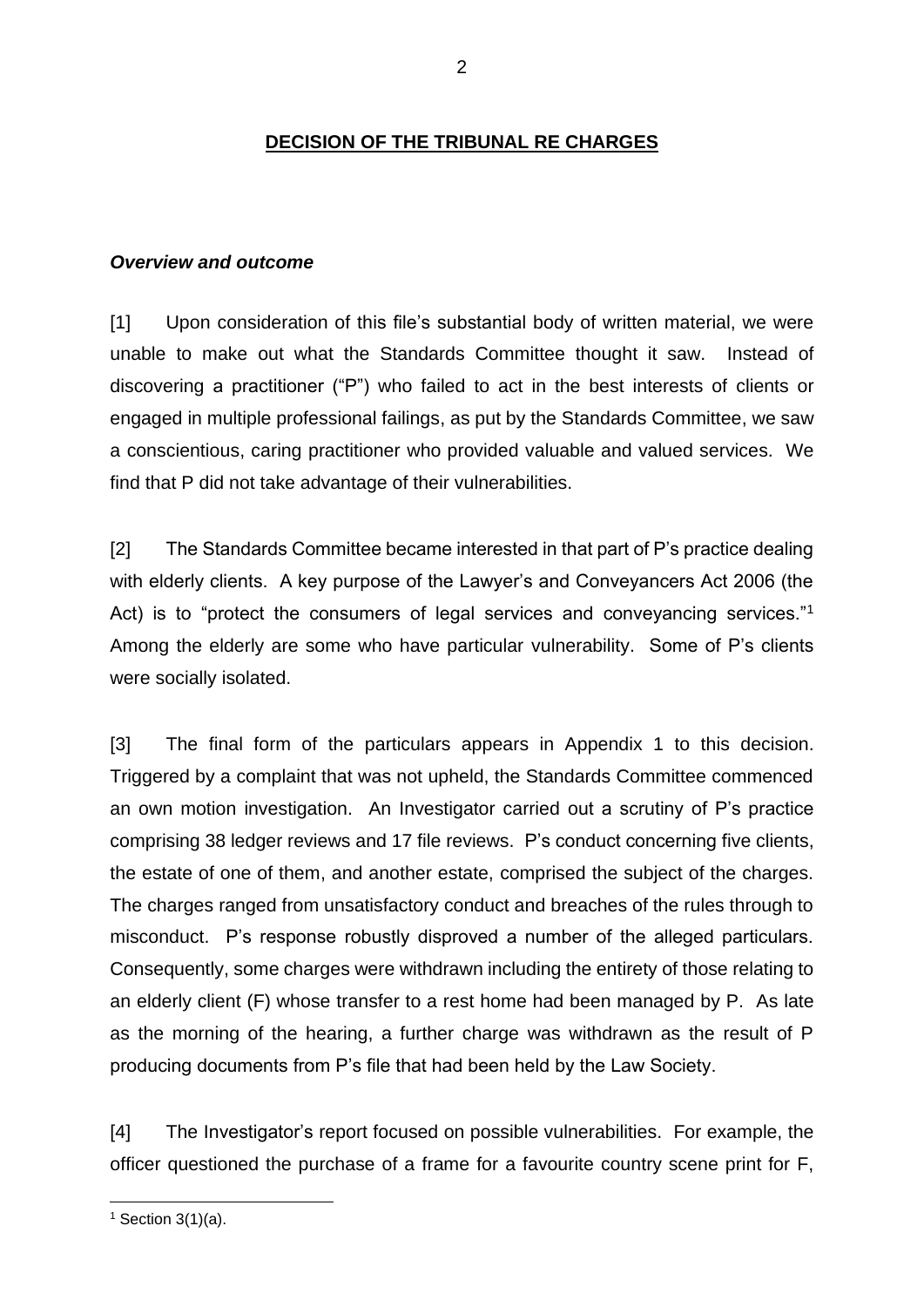commenting that it "appeared to be an unusual purchase seeing as [F] would be staying in a retirement village with appropriate artwork."<sup>2</sup> The officer was equally critical of P for organising two custom-made chairs that F could easily sit in and rise from: "It appears to be an excessive purchase of two expensive chairs when all the needs of the individual were met by [name of retirement village]."<sup>3</sup> The Standards Committee had to decide whether these reported views warranted pursuit. Any underlying concern that P took advantage of F melted away at the hearing because the Standards Committee accepted that F was competent, and P had simply enabled him to achieve what he wanted.

[5] When five independent minds coalesce to the same contrary view, it indicates something is awry with (in this case) the Standards Committee stance. This decision confirms our dismissal of all the remaining charges (under s 240A(1)(a) of the Act) against P and explains why we took that course.

#### *No case to answer*

[6] As a result of some initial exchanges between members of the Tribunal and Mr Collins, during his opening, it became clear that the most serious particulars involving alleged misuse of an enduring power of attorney and overcharging were not sufficiently specific. That issue had been raised in Mr Pyke's written opening. When called upon to open orally, Mr Pyke indicated that he wished to make an application that there was no case for P to answer.

[7] The jurisdiction for the Tribunal to consider such an application was confirmed by the High Court in *Hall v Wellington Standards Committee (No. 2)*. 4 The High Court indicated that, when such an application was made, the Tribunal would usually have asked the practitioner to state whether or not he/she elected to call evidence. $5$  In this case, P had sworn two affidavits in opposition to the charges and Mr Pyke had made it clear that P would be available for cross-examination. The Tribunal was aware of those facts before the no case to answer application was made.

<sup>2</sup> Investigators report, BOD p 53, at [55].

<sup>3</sup> Investigators report, BOD p 55, at [64].

<sup>4</sup> *Hall v Wellington Standards Committee (No. 2)* [2013] NZAR 743 (HC) at [18]–[21].

<sup>5</sup> Ibid, at [20] and [21].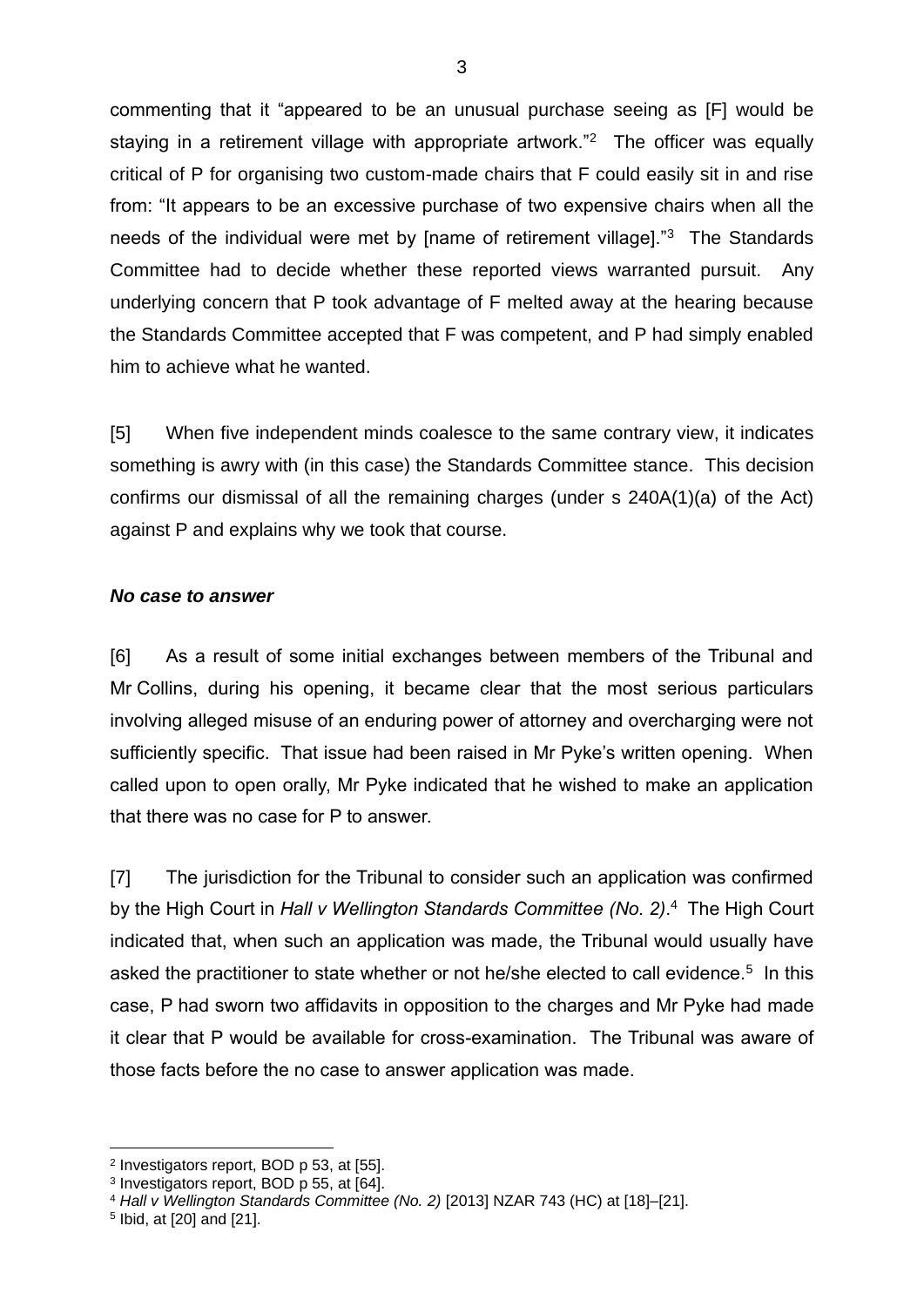[8] In *Hall,* Woodhouse J held that the Tribunal had misdirected itself to the test to be applied. He took the view that it was necessary for the Tribunal "to weigh all of the evidence to determine whether it was sufficient to establish all of the elements of the particular charge".<sup>6</sup> Therefore, the test is one of evidential sufficiency.

[9] During the course of the hearing, we ruled that there was no evidential foundation for the particulars of overcharging. In short, there was no evidence as to what a proper fee might have been or to question what appeared to the Tribunal to be a very modest hourly rate charged by a senior practitioner in a specialised and difficult field involving communications with the elderly.

[10] We took the unusual step, in the context of the enduring power of attorney allegations, of allowing Mr Collins to cross-examine P on one aspect of the enduring power of attorney charges. The purpose of that cross-examination was to enable us to determine whether there was any basis for the Standards Committee to gainsay P's explanation that F had given full instructions to P on relevant issues and that P had communicated with medical and residential care officers merely as a conduit, due to his inability to write. That was done with the agreement of both counsel. After considering the evidence elicited under cross-examination, the Tribunal was satisfied that there was no basis for going behind P's sworn evidence that F was both competent to give instructions and P acted only as a conduit to facilitate communication of them.

[11] That left a number of more minor allegations of breaches of particular rules of the Lawyers & Conveyancers Act (Lawyers: Conduct and Client Care) Rules 2008 (the Rules), some of which were acknowledged by P in written evidence. It is unnecessary to go into the detail of these infractions. The legal question concerns the way in which the Tribunal should deal with such allegations in circumstances where the substratum for the charges of misconduct has evaporated.

[12] There is no jurisdictional impediment to the Standards Committee referring charges of that type to the Tribunal. The absence of any threshold for reference was confirmed by the Court of Appeal in *Orlov v New Zealand Law Society*. 7 On the face of it, breach of rules of the type accepted by P constitutes unsatisfactory conduct: see

<sup>6</sup> *Hall v Wellington Standards Committee (No. 2)* [2013] NZAR 743 (HC at [22].

<sup>7</sup> *Orlov v New Zealand Law Society* [2013] 3 NZLR 562 (CA) at [53]–[55].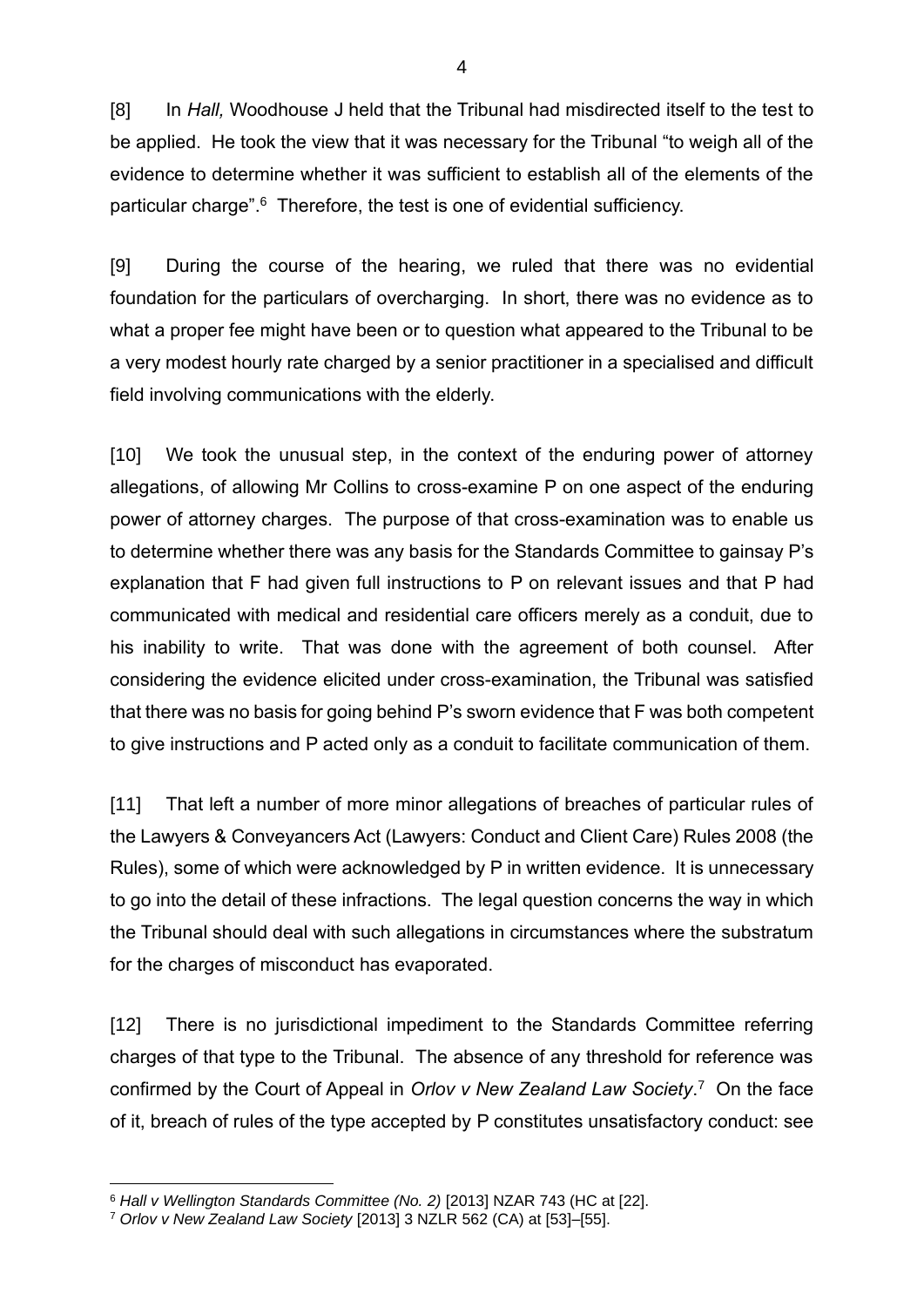s 12(c) of the Act. There is no doubt that if a breach of a rule (or rules) is considered sufficiently serious the Tribunal could uphold a finding of misconduct or unsatisfactory conduct against a practitioner. However, is the Tribunal entitled to strike out such allegations if not satisfied that they (individually and collectively) are worthy of disciplinary sanction?

[13] In the latter situation, but in a more general sense, the Court of Appeal has held that not every breach of a rule requires a finding of unsatisfactory conduct. Delivering the judgment of the Court of Appeal in *Keene v Legal Complaints Review Officer<sup>8</sup>* Goddard J observed, as part of a discussion of the "framework of complaints", that where there had been a breach of the rules it was open to a Standards Committee to decide not to take any further action.<sup>9</sup> The Court of Appeal considered that, when reviewing a decision of the Standards Committee, the Legal Complaints Review Officer was entitled to exercise the same power.

[14] Section 242(1) of the Act sets out the powers that the Tribunal may exercise if satisfied that a charge has been proved. One of those powers is to make "any order that a Standards Committee has power to make under section 156 on the final determination of a complaint".<sup>10</sup> Because the powers are limited to ones that the Standards Committee could have exercised when finding the charge proved (as opposed to the present situation where the Standards Committee has brought charges for the Tribunal's consideration), the Tribunal lacks power to invoke s 152(2)(c) in order to determine that no further action should be taken on the charge.

[15] The *Orlov* approach to threshold seems to proceed on an underlying assumption<sup>11</sup> that the Standards Committee will not refer charges to the Tribunal that would not, if proved, justify a direction that no further action be taken. But, what of a situation in which the serious particulars have not been established and the Tribunal regards the lesser allegations as ones that do not justify disciplinary sanction? Is the practitioner to be visited with a finding of unsatisfactory conduct notwithstanding the Tribunal's view? While Mr Collins acknowledged that the Tribunal must have power to

<sup>8</sup> *Keene v Legal Complaints Review Officer* [2019] NZCA 559.

 $^9$  lbid, at [23], with reference to s 152(2)(c) of the Lawyers and Conveyancers Act 2006.

<sup>10</sup> Lawyers and Conveyancers Act 2006, s 242(1)(a).

<sup>11</sup> *Orlov v New Zealand Law Society* [2013] 3 NZLR 562 (CA) at [54].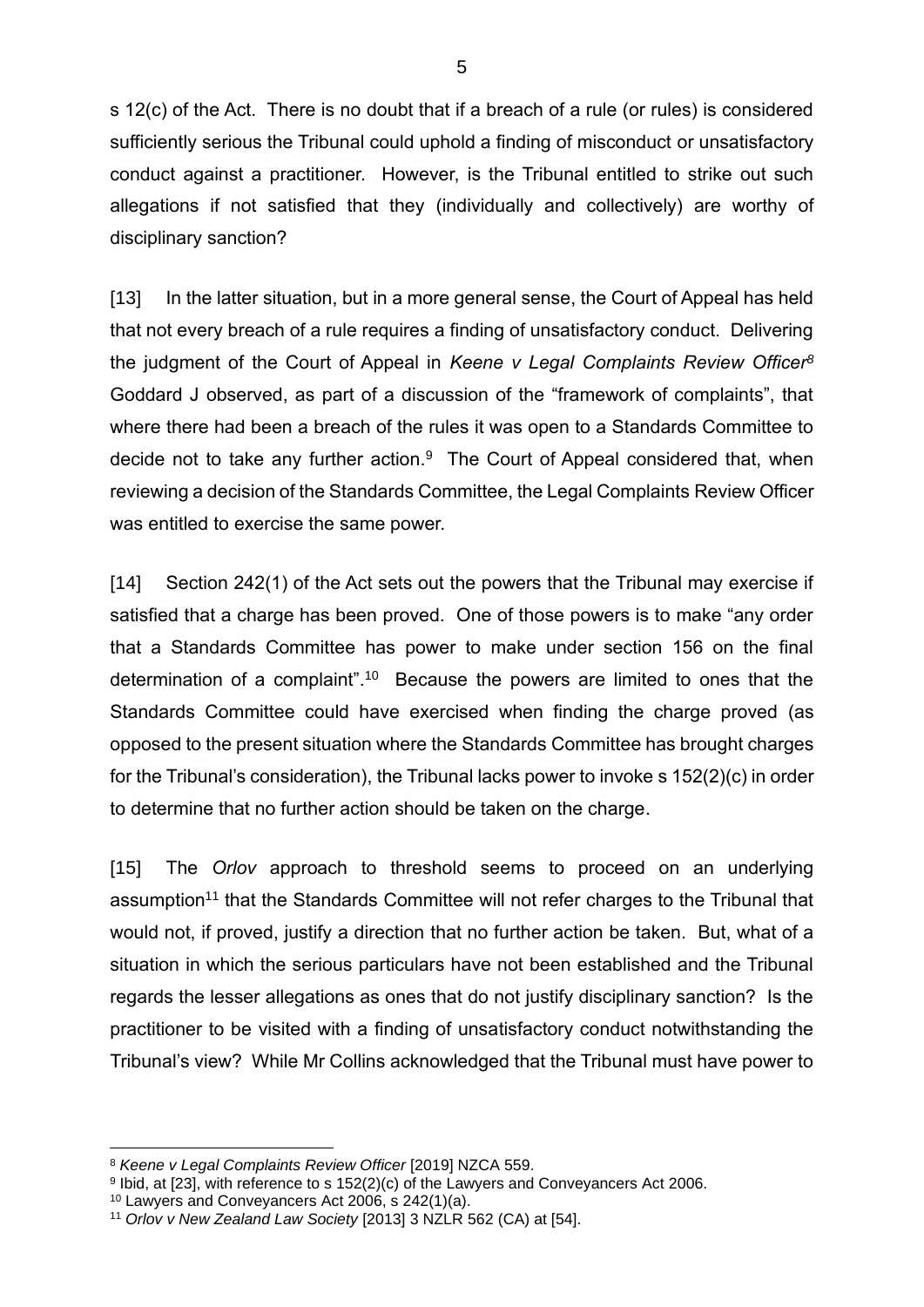act in a way that would obviate the need for a disciplinary finding, we are required to consider the jurisdictional power to do so.

[16] It is apparent from *Keene*, that the Legal Complaints Review Officer retains the Standards Committee's ability to decide not to take further action in a suitable case. In other disciplinary contexts, where decisions of the complaints body are dealt with by a professional Tribunal on appeal, a similar jurisdiction exists.<sup>12</sup> It is only because the remaining particulars have been referred to the Tribunal for resolution, effectively, as a first instance body, that the particular problem has arisen.

[17] In our view, the answer to the conundrum lies in s 240A of the Act. Section 240A(1)(a) entitles the Tribunal to "strike out, in whole or in part, a proceeding" if it were satisfied that it "discloses no reasonable cause of action". Although the phrase "cause of action" is somewhat inapt to describe disciplinary charges, we consider that in context particulars that do not justify a disciplinary sanction can be struck out on that basis.

[18] Generally, the jurisdiction to strike out will be exercised on the basis of the evidence before the Tribunal and without cross-examination of the practitioner. Thus, care must be taken to ensure that the jurisdiction is not exercised in a case where full exploration of the evidence could lead to a conclusion that a disciplinary sanction was justified. The cases in which the power to strike out would be exercised will be rare. A similar approach should be taken to cases involving applications to strike out civil proceedings in the High Court, where the Court must be satisfied that there is no tenable basis on which the pleaded case could succeed.<sup>13</sup>

[19] Taking that caution into account, we have decided that there is no tenable basis on which it can be said that the particulars alleging breach of the Rules, if proved, should result in disciplinary sanction for either misconduct or unsatisfactory conduct. In our view, no disciplinary sanction is required. Accordingly, we are satisfied that there is no case for P to answer. P's remedy is an order striking out the relevant particulars under s 240A(1)(a) of the Act.

<sup>12</sup> For example, see *Vosper v Real Estate Agents Authority* [2017] NZHC 453 at [68]–[77].

<sup>13</sup> *Couch v Attorney-General (on appeal from Hobson v [Attorney-General\)](https://advance.lexis.com/api/document/collection/cases-nz/id/5B04-HR01-JF1Y-B06C-00000-00?cite=Couch%20v%20Attorney-General%20(on%C2%A0appeal%20from%20Hobson%20v%20Attorney-General)%20%5B2008%5D%203%20NZLR%20725&context=1230042&icsfeatureid=1517128)* [2008] 3 NZLR 725 (SC) at [30]-[33] (Elias CJ and Anderson J) and [114] (Blanchard, Tipping and McGrath JJ).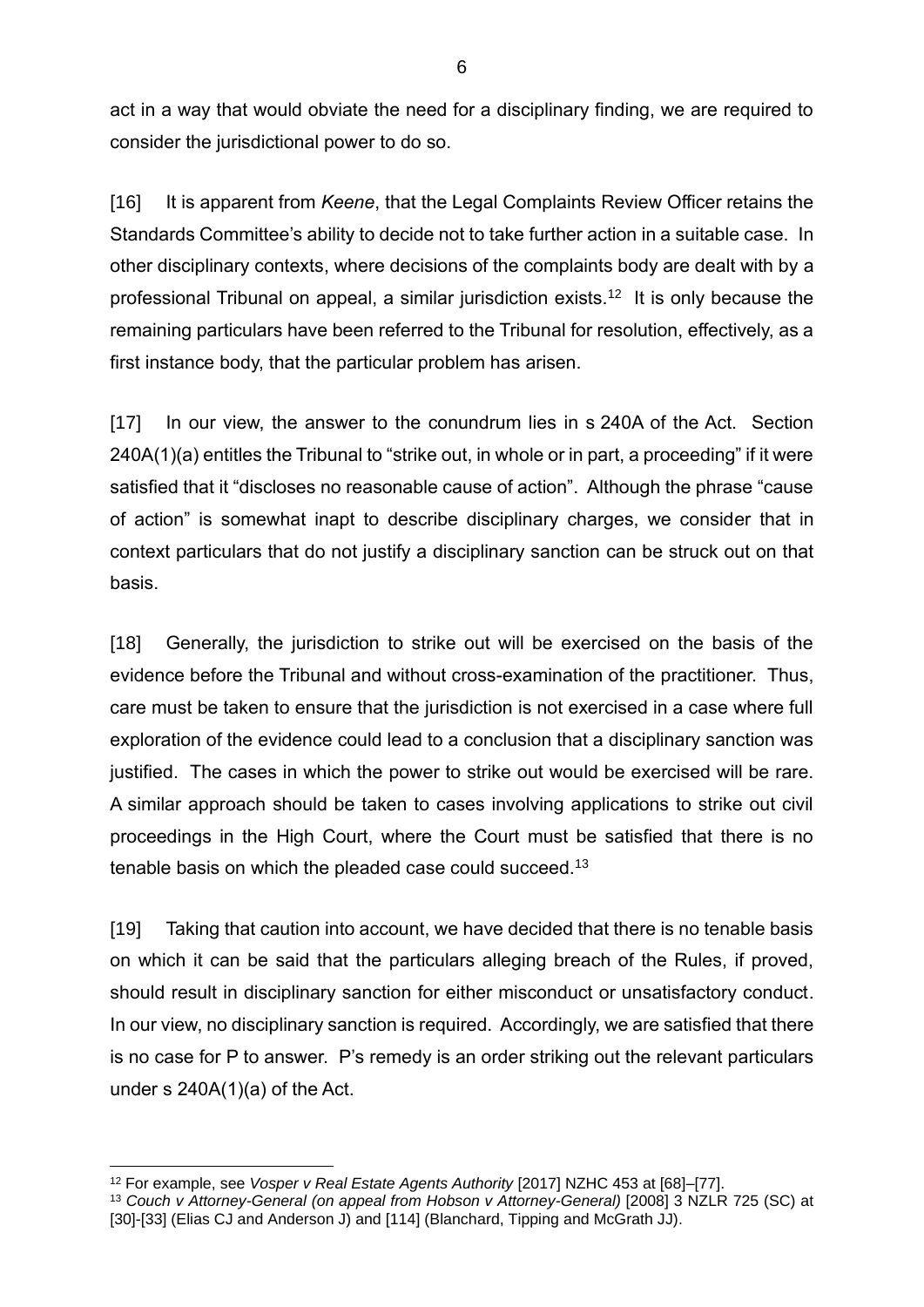#### *Reasons for our strike out decision*

#### **(a) Introductory comment**

[20] In this decision, we address the alleged particulars in three groups: overcharging (including transgressing the boundaries of legitimate legal work) and misuse of Powers of Attorney and (what we saw as) minor rules infractions. We explain why we are satisfied that the proceeding discloses no reasonable cause of action in these cases.

#### **(b) Overcharging**

[21] This case has taken the Tribunal into an aspect of practise that is socially valuable. We are not surprised that P provided strong references from several estimable members of the profession each of whom has good reason for knowing of P's practise.

[22] The practitioner was charged with rendering fees that were excessive and contrary to Rule 9 of the Rules.

[23] P is a senior practitioner with considerable (over 40 years) experience in dealing with the elderly. P charged \$280 per hour, one employee was charged at \$75 per hour, another at \$30 per hour. The Standards Committee accepts P's evidence that the time charged accorded with the records. There is no evidence to suggest the time records were inaccurate or untrue. No costs revision or other expert evidence was offered against which to measure the reasonableness of the fees. We would describe the hourly rate as extremely modest for the geographic location in which P practices. We accept Mr Pyke's submission that the attack on fees was merely impressionistic.

[24] Mr Collins sought to cross-examine P on the fees. He proposed to embark on a "probing" exercise, targeting lines in the various time records. No particulars had raised these as specific enquiries in advance, despite the Standards Committee clearly being on notice of this issue. The particulars did not detail in what way the fees were not fair and reasonable. In the case of F (and another client, W) the uncontested evidence was that they had approved the bills rendered during their lifetime (save for the last bill applicable to F). For example, the allegation that P made excessive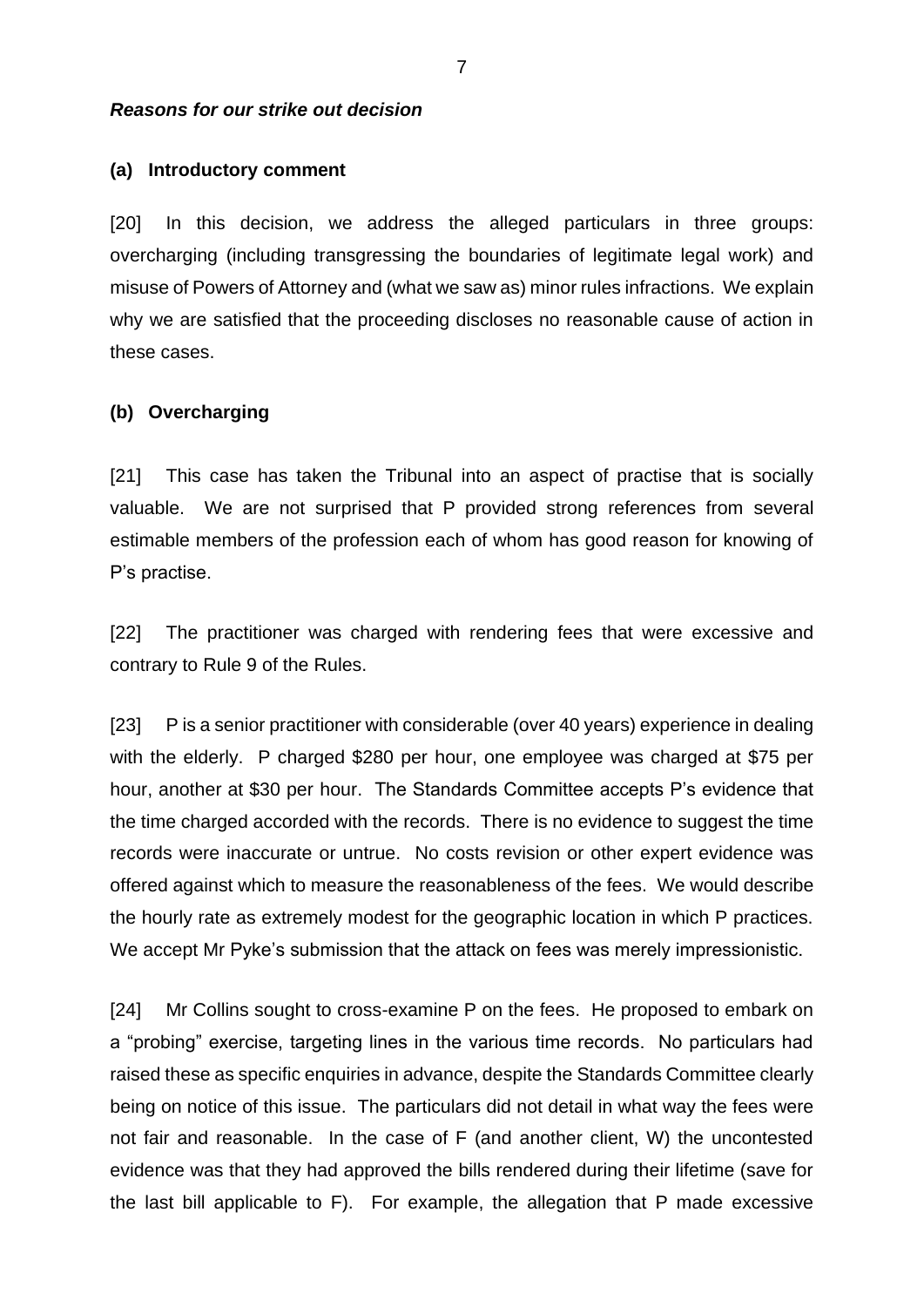charges in arranging repairs to F's home pre-sale is, in part, answered by (the uncontested position that) the improvements resulted in considerable enhancement of the asset which consequently increased the funds available from sale for F's care. The critical feature, though, is that F was competent and approved the charges.

[25] After adjourning to consider Mr Collins' request, we ruled that it was unfair and oppressive to put the practitioner through a fishing expedition in an endeavour by the Standards Committee to make up for the lack of a coherent case on the papers. The problem faced by the Standards Committee was that its case relied on obtaining concessions from the practitioner in cross-examination. We note that complaints about fees must be made within two years unless special circumstances apply: See clause 29 of the Lawyers and Conveyancers Act (Lawyers: Complaints Service and Standards Committees) Regulations 2008. If cross-examination was permitted, P would face questions about conduct that occurred some time ago and, in some cases, more than seven years ago.

[26] The Tribunal brings to this case its combined wealth of experience of dealing with the elderly. Elderly clients often require longer interviews, they often need to be settled in order to fully discuss matters. Brisk turnaround may suit younger clients but the elderly sometimes require more. It takes time and expertise to explain options; to ensure they are understood; to overcome impediments such as hearing loss or other impediments; or to empower the client to make choices even where the effects of old age limit those choices. Where, as generally here, the clients were mentally competent, and had agreed to the fee scale, there was no reasonable basis upon which the Tribunal could find against P on fees.

## **(c) Powers of Attorney**

[27] The Standards Committee case suggested impropriety in P's use of Powers of Attorney. A pivotal example was that of the client F (referred to above). At the relevant time, F was in his late nineties. He had a cancer on one eye. His options were to leave it be (with risk it may become physically distressing), to have the eye removed, or to attempt stereotactic radiotherapy treatment. The radiotherapy treatment (which had a 90 per cent success rate) was only available in Dunedin. Treatment in Dunedin would involve a plane journey for F. The Standards Committee did not challenge that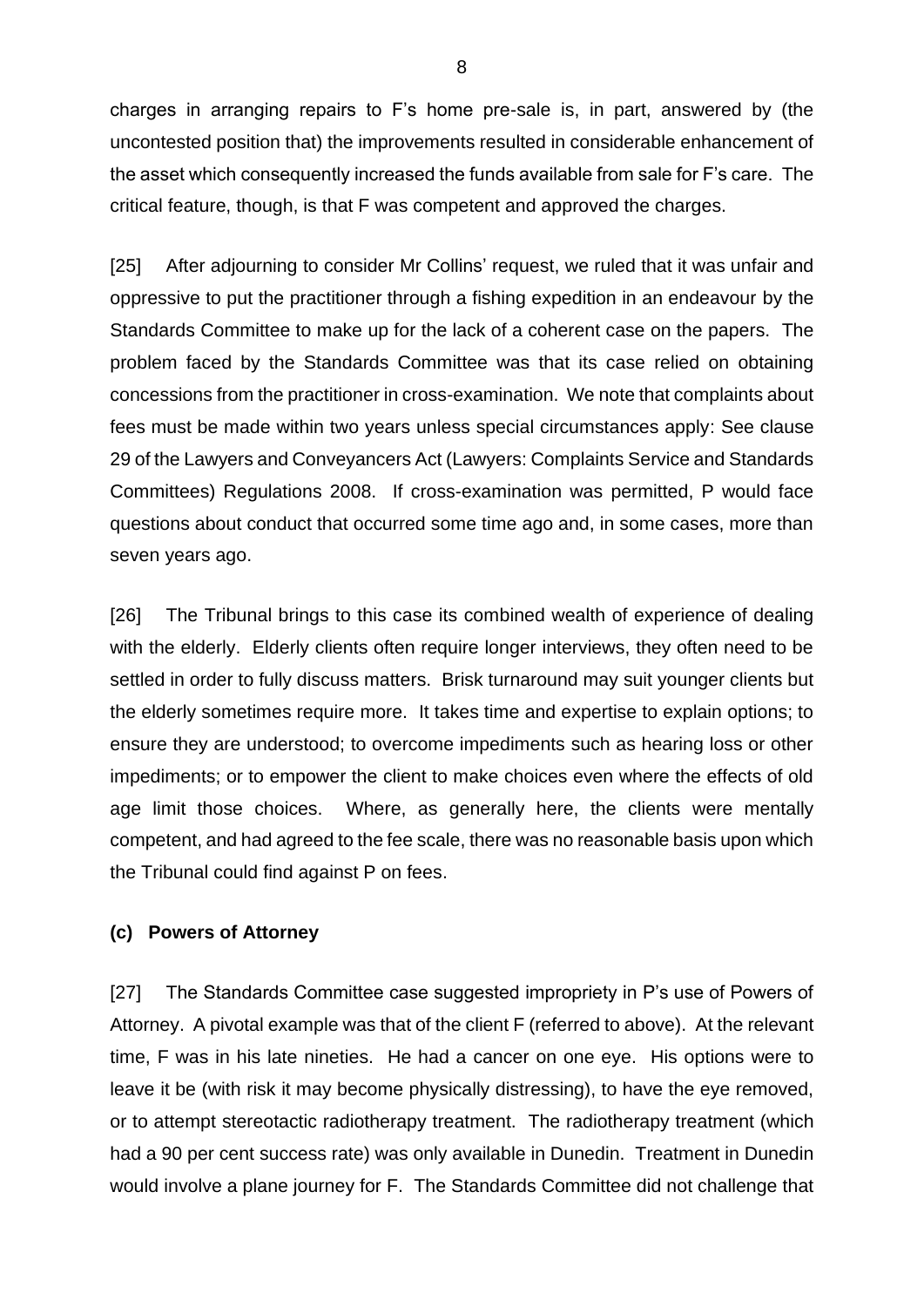F was mentally competent. Their case, skilfully put by Mr Collins, was that P had more or less taken control of the matter and had subjected F to a dangerous journey, pretending to act under an Enduring Power of Attorney, thereby misleading health care professionals and cutting F out from making his own decisions.

[28] P's evidence and case was that P had simply acted as F's attorney in an ordinary sense. For example, F was physically hampered in signing the consent to the procedure at the hospital. He had signed Enduring Powers of Attorney in favour of P but they had not been activated in the sense that he had not been found to be, nor was he, lacking capacity. In the course of considering Mr Pyke's submission that there was no case to answer, we permitted Mr Collins to cross-examine P to test veracity in this discrete area. The cross-examination was instructive. We were convinced that P was truthful; that P was knowledgeable about F's affairs in detail; that P had behaved professionally and ethically. As a by-product, P's evidence shed light on the need to sometimes spend considerable time with such a client, and impressed as showing a detailed knowledge about the clients character and needs.

[29] In email correspondence with medical personnel, P mentioned that P held Enduring Powers of Attorney for F. This was true. The statement, if read in the most negative light, could have given an impression that P was acting on such a power but that is to read the chain of correspondence in an artificial way, in our view. P's evidence that F was competent, and that F asked P (for example) to sign the consent form, indicates that the medical personnel who needed to know, were aware of the true situation. The decision to follow this course of action was F's own considered view. P had not supplanted his agency but rather, had enabled the client to achieve what he wanted.

[30] F had suffered diminishing dexterity in his hands. Although he could sign cheques a year earlier, he was physically unable to sign documents at the relevant time. This is corroborated by his Care Plan which notes that he could not cut his own fingernails. To manage this issue, the hospital sent the form to P in advance. P went through the form with F. F was accompanied on the Dunedin trip by one of his former neighbours. On the day, the hospital sent the form to P who signed it as F's "attorney." In our view, P was entitled to do so. F had capacity to instruct P to do so. We find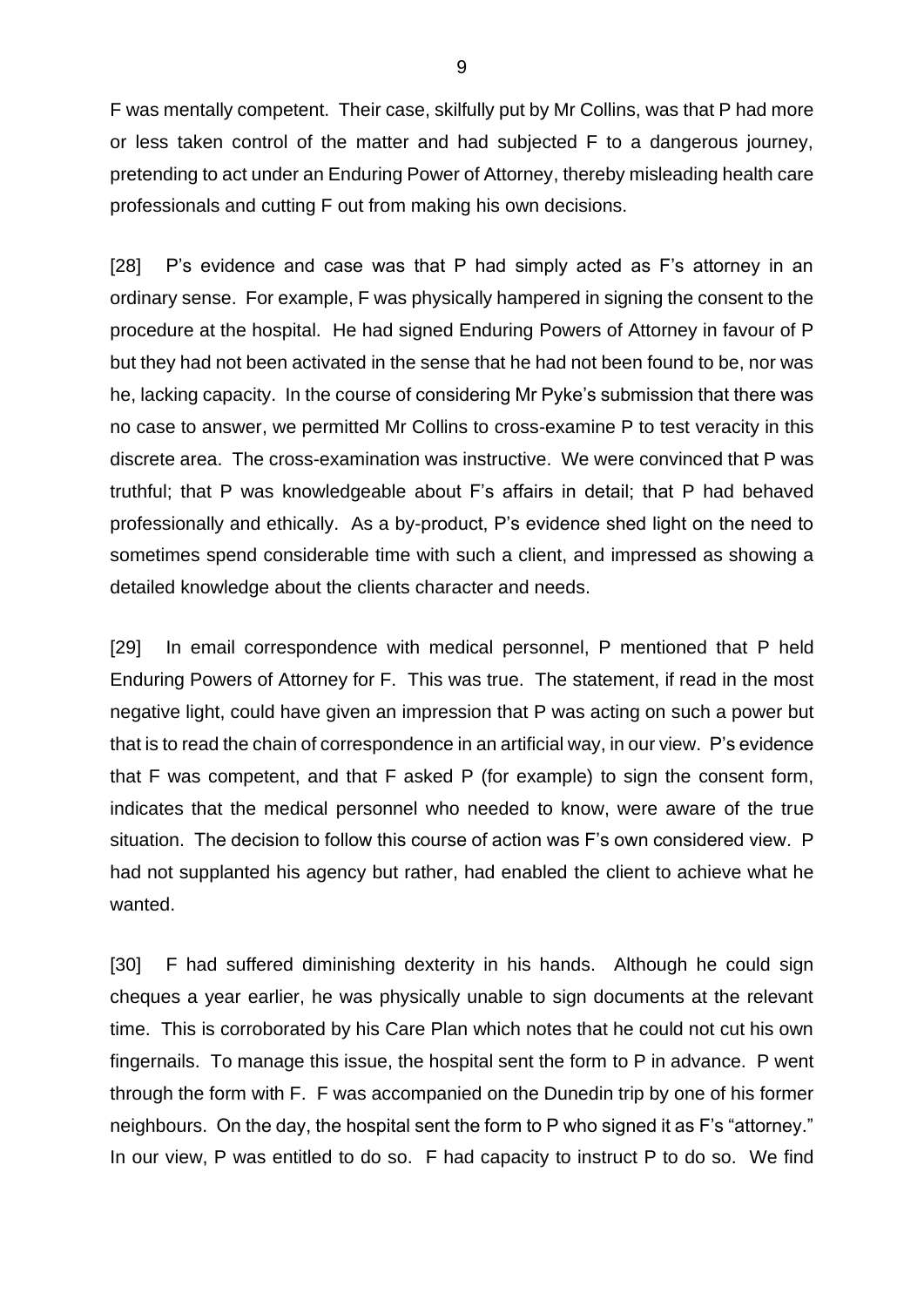nothing improper in P's action. Nor, upon reading the correspondence in total, are we left with any residual concerns.

[31] Because P was entitled to sign documents as attorney for competent clients, and P's veracity is not impeached, we are satisfied that the particulars alleging wrongdoing with Powers of Attorney discloses no reasonable cause of action and we therefore dismiss those particulars.

## **(d) Minor infractions**

[32] In the ordinary course, where a compliance consultant or inspector discovers minor infractions that fall short of suggesting the practitioner is a danger to the public, the infractions are corrected. In this case, P, who has never had any prior disciplinary involvement, seems to run a practice that is generally tidy. The infractions that have surfaced are, in our view, the kinds of things that might arise in any busy practice without necessarily attracting alarm. In these comments, we are not promoting laxity. Strict compliance is the usual rule.

## *Result*

[33] All of the charges are dismissed under s 240A(1)(a) of the Act.

[34] We record that, at the conclusion of the hearing on 5 April 2022, we permanently suppressed the practitioner's name, pursuant to s 240 of the Act. This was done without opposition from Mr Collins.

[35] We record that counsel are discussing costs and will call upon the Tribunal if necessary.

[36] The Tribunal costs are awarded against the New Zealand Law Society, pursuant to s 257 of the Act. The amount to be certified in due course.

**DATED** at AUCKLAND this 28<sup>th</sup> day of April 2022

Judge JG Adams Deputy Chairperson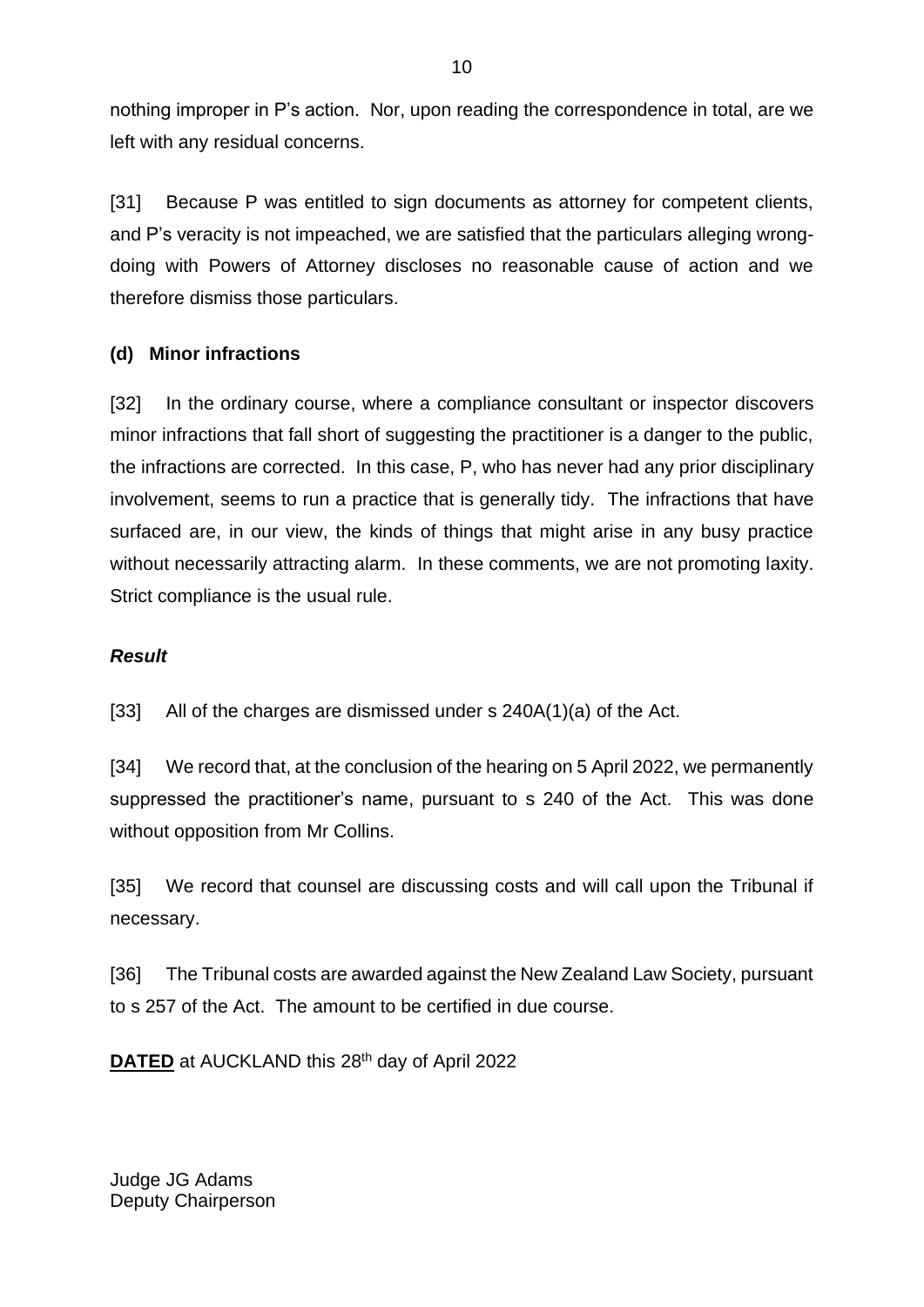## Charges

[The particulars and charges were set out in 14 pages. We have summarised the relevant portions of the charges that were still "live" at the commencement of the hearing.]

Southland Standards Committee charges the practitioner with:

- (a) Negligence or incompetence in P's professional capacity, and that the negligence or incompetence has been of such a degree or so frequent as to reflect on P's fitness to practice or as to bring the profession into disrepute, under s.241(c) of the Lawyers and Conveyancers Act 2006 (the Act), or, in the alternative;
- (b) Misconduct within the meaning of ss.  $7(1)(a)(i)$  and (ii) and 241(a) of the Act,or, in the further alternative;
- (c) Unsatisfactory conduct that is not so gross, wilful, or reckless as to amount tomisconduct, pursuant to ss.12(a), (b) and/or (c), and 241(b) of the Act.

## **Particulars**

#### **1. Background**

#### **2. Client F**

2.1-2.2 – Attorney issues.

 $2.4(c)$  – Failed to deposit \$520.70 in Trust account contrary to s 110(1)(a).

 $2(4)(g)$  and (h) – Attorney issues.

 $2(4)(i)$  – Invested his funds to obtain interest – Attorney issue. P had a duty to do so.

 $2(4)(i)$  – Fees.

 $2(4)(k)$  – Fees (rendered posthumously).

 $2(4)(1)(iii)$  – Attorney issue concerning his house sale.

 $2(4)(1)(iv)$  – House repairs – essentially attorney issue, client was competent and engaged.

- **3. Client G**  All charges withdrawn.
- **4. Client M** Attorney issues, competent client.